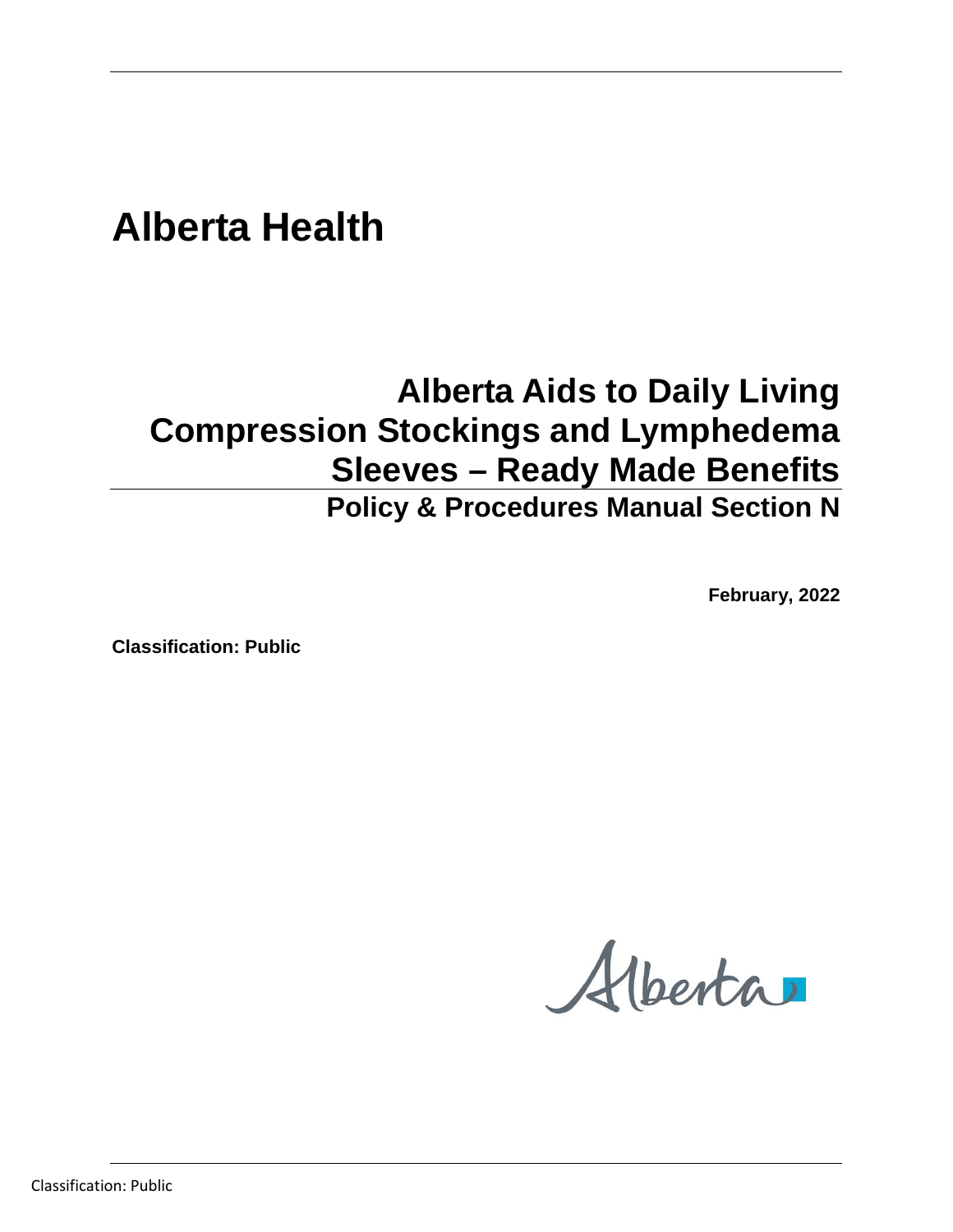# **Revision History**

| <b>Description</b>                                                                                                                                                                                                                                                        | <b>Date</b>       |  |
|---------------------------------------------------------------------------------------------------------------------------------------------------------------------------------------------------------------------------------------------------------------------------|-------------------|--|
| Updated N-07 to reflect correct quantity and frequency of<br>garments                                                                                                                                                                                                     | February 14, 2022 |  |
| Updated throughout to reflect the transition to Alberta<br><b>Blue Cross</b>                                                                                                                                                                                              | June 21, 2021     |  |
| Incorporated N-08 Insurance Coverage into N-07<br>July 1, 2020<br>N-02 Fitter certification needs to be renewed every three<br>years<br>N-03 AADL will not accept lower leg assessments more<br>than six months old<br>N-07 Certified Lymphedema Therapist or a Specialty |                   |  |
| Assessor can authorize over quantity with appropriate<br>rationale.                                                                                                                                                                                                       |                   |  |
| <b>Updated links</b>                                                                                                                                                                                                                                                      | April 1, 2019     |  |
| N-10 updated                                                                                                                                                                                                                                                              | July 1, 2017      |  |
| N-03, N-05 and N-07: updated                                                                                                                                                                                                                                              | March 7, 2016     |  |
| Updated throughout.                                                                                                                                                                                                                                                       | November 15, 2015 |  |
| General formatting updated.                                                                                                                                                                                                                                               | May 6, 2015       |  |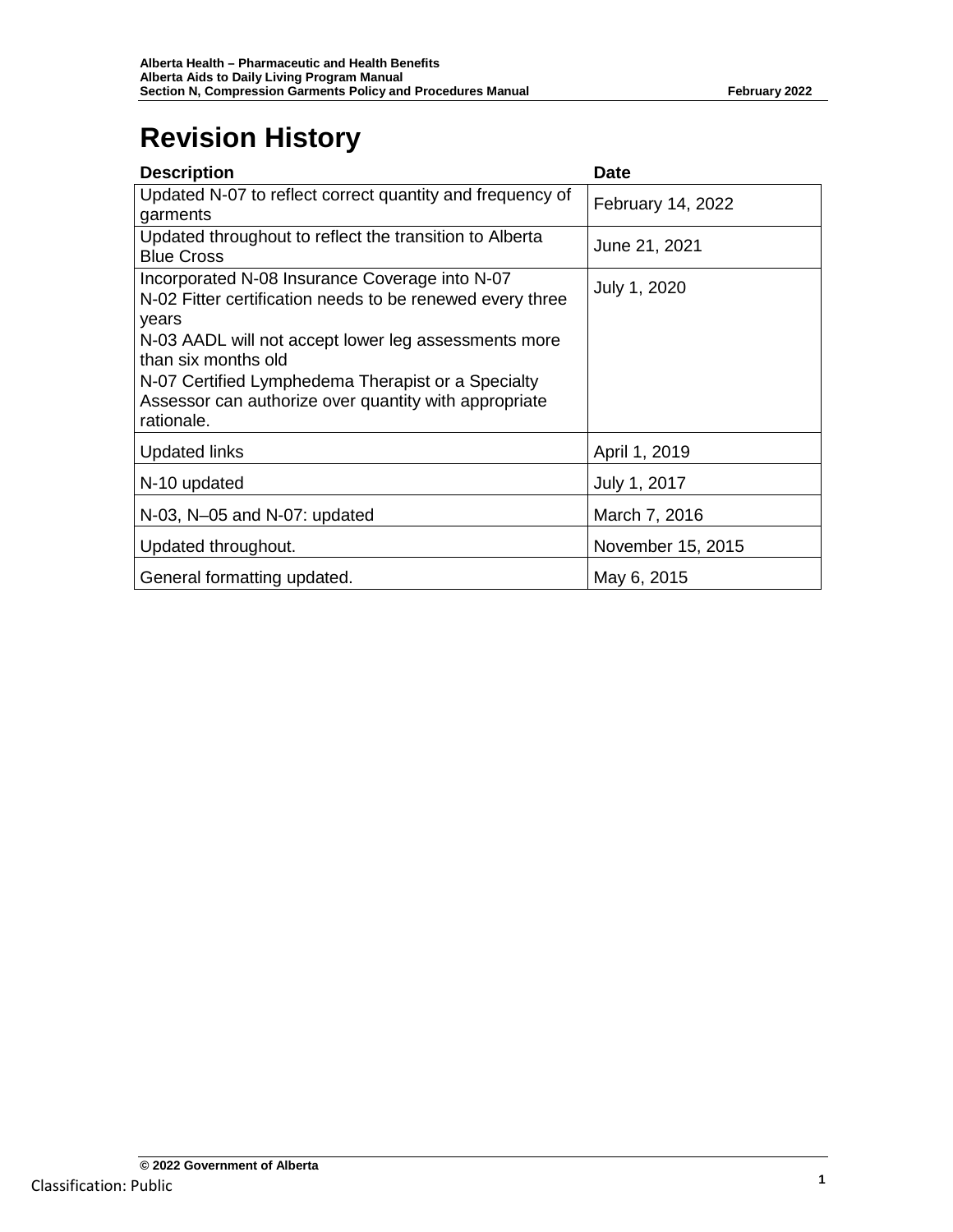# **Table of Contents**

| Quantity and Frequency Limits for Ready-Made Compression Garments  13 |  |
|-----------------------------------------------------------------------|--|
|                                                                       |  |
|                                                                       |  |
|                                                                       |  |
|                                                                       |  |
|                                                                       |  |
|                                                                       |  |
|                                                                       |  |
|                                                                       |  |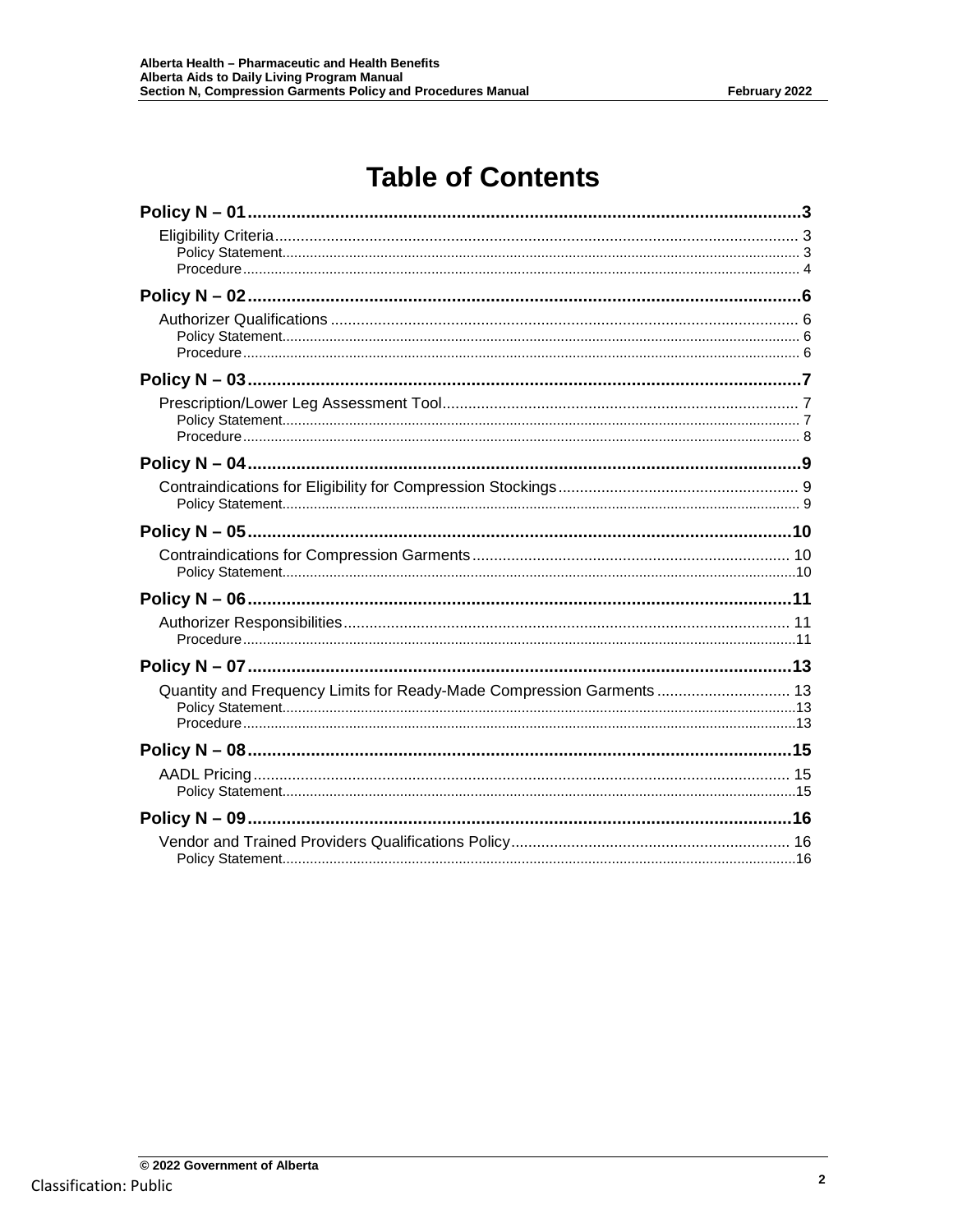# **Eligibility Criteria**

## <span id="page-3-2"></span><span id="page-3-1"></span><span id="page-3-0"></span>**Policy Statement**

AADL has adopted the Clinical Etiology Anatomy Pathophysiology (CEAP) classification of chronic venous disorders which was developed by the American Venous Forum (1994, revised 2004).

Clients will be eligible for authorization of compression garments if they are assessed and meet Clinical Etiology Anatomy Pathophysiology (CEAP) criteria C<sub>4</sub> or C<sub>5</sub> or who have chronic lymphedema. Clients with C6 (active ulceration) do not meet criteria.

Chronic Venous Insufficiency: an advanced form of chronic venous dysfunction caused by increased ambulatory venous hypertension resulting in a series of changes in the subcutaneous tissue and skin. Limb swelling, pigmentation (hemosiderin staining), lipodermatosclerosis, venous eczema (stasis dermatitis) or venous ulceration can develop.

(Gloviczki et al. (May Supplement 2011*). "The care of patients with varicose veins and associated chronic venous diseases: Clinical practice guidelines of the Society for Vascular Surgery and the American Venous Forum"* Journal of Vascular Surgery.

Lymphedema: an abnormal collection of high-protein fluid just beneath the skin due to reduced lymphatic drainage. This swelling occurs most commonly in the arm or leg, but it also may occur in other parts of the body including the breast or trunk, head and neck, or genitals. (Best Practice for the Management of Lymphedema, International Lymphedema Framework, 2006).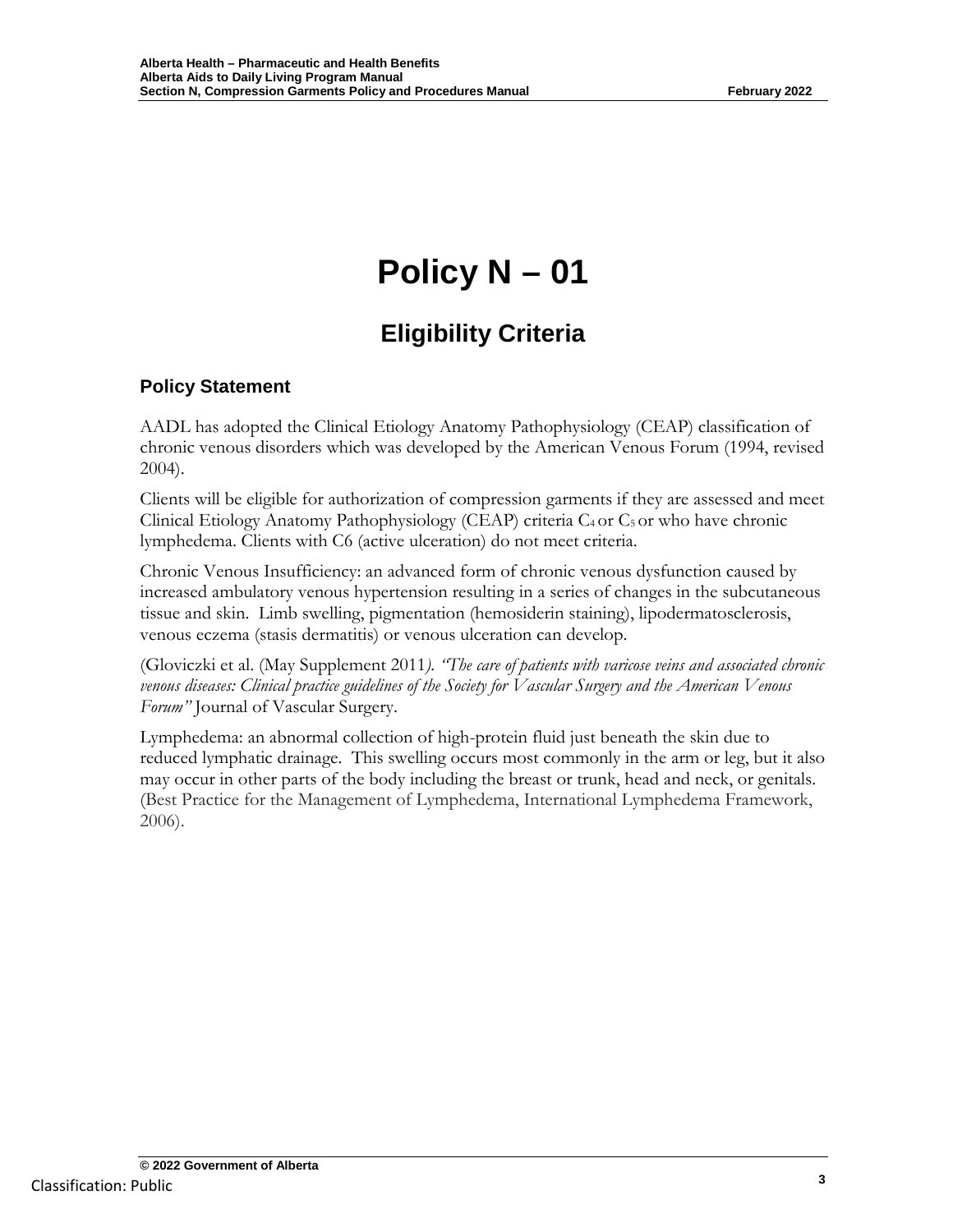#### **CEAP Classification:**

**Note:** Client *does not meet criteria* with C<sub>1</sub>-C<sub>3</sub> alone:

| $C_0$          | No visible or palpable signs of venous disease                                                                                                               |
|----------------|--------------------------------------------------------------------------------------------------------------------------------------------------------------|
| $C_1$          | Telangiectases, reticular veins or malleolar flare                                                                                                           |
|                | Mild venous dilation                                                                                                                                         |
| C <sub>2</sub> | Varicose veins                                                                                                                                               |
|                | Dilated, tortuous veins                                                                                                                                      |
| $C_3$          | Edema                                                                                                                                                        |
|                | Dependent ankle edema worsening by end of the day                                                                                                            |
|                | May become persistent                                                                                                                                        |
|                | <b>Note:</b> Client <i>meets criteria</i> if they have all or some of findings in $C_1$ -C <sub>3</sub> and have<br>findings in $C_{4a}$ , $C_{4b}$ or $C_5$ |
| $C_{4a}$       | Pigmentation (hemosiderin staining) and/or venous eczema(stasis dermatitis)                                                                                  |
| $C_{4b}$       | Lipodermatosclerosis and/or atrophe blanche                                                                                                                  |
| C <sub>5</sub> | Skin changes as defined above with healed venous ulceration                                                                                                  |
|                | Note: Client with active ulceration do not meet AADL criteria                                                                                                |
| $C_6$          | Skin changes as defined above with active ulceration                                                                                                         |

**Note: Clients presenting with chronic lymphedema should be assessed by a qualified Certified Lymphedema Therapist (CLT) or Specialty Assessor (SA). If a CLT/SA is not accessible to the client, clients will be required to provide a prescription from a physician or nurse practitioner.**

AADL does **NOT** provide compression stockings or lymphedema garments for:

- use in acute care/sub-acute care facilities
- short-term interventions
- application or intervention in a physician's/nurse practitioner's/vascular surgeon's office.

### <span id="page-4-0"></span>**Procedure**

#### **Authorizers:**

1. Confirm client meets AADL general eligibility requirements.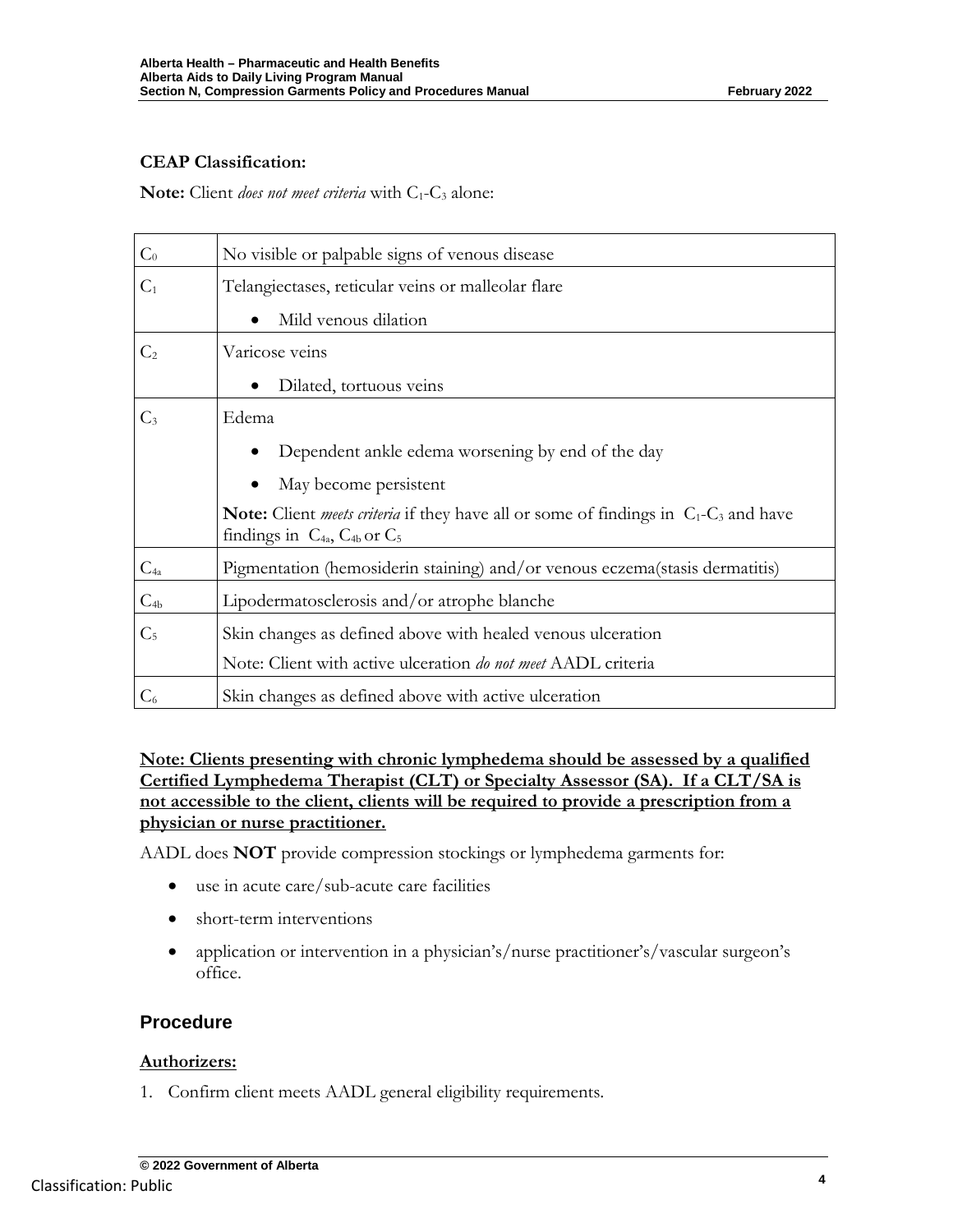- 2. Confirm client's previous benefit consumption:
	- a. Refer to the Compression Garments APL for quantity limits at: <https://open.alberta.ca/publications/aadl-program-manual-n>
	- b. Refer to the patient inquiry screen on the Alberta Blue Cross Online Health Portal (OHP) and check product consumption.
	- c. Submit authorization on the OHP with any relevant documentation including the client declaration form.
	- d. Refer to Policy N-07 Quantity and Frequency Limits for clients who are over quantity/frequency limit.
- 3. Inform client of their eligibility status.

#### **Clients:**

- 1. Confirm eligibility with Authorizer.
- 2. Provide prescription to authorizer, if required.
- 3. Sign client declaration form.

#### **Vendors:**

- 1. Check clients' previous benefit consumption:
	- Refer to the Compression Garments Benefits APL to determine quantity limits at: [https://open.alberta.ca/publications/aadl-program-manual-n.](https://open.alberta.ca/publications/aadl-program-manual-n) Refer to the patient inquiry screen on the Alberta Blue Cross Online Health Portal (OHP) to review client's benefit consumption history and confirm they are eligible for the benefit.
	- Refer to Policy N-07 Quantity and Frequency Limits for clients who are over quantity/frequency limit.

#### **Alberta Blue Cross:**

- 1. Responds to telephone or email requests for information on compression benefits eligibility; and provides reference to the AADL website for further information at: <https://open.alberta.ca/publications/aadl-program-manual-n>
- 2. Adjudicates and audits authorizations for accuracy and completeness submitted through the OHP.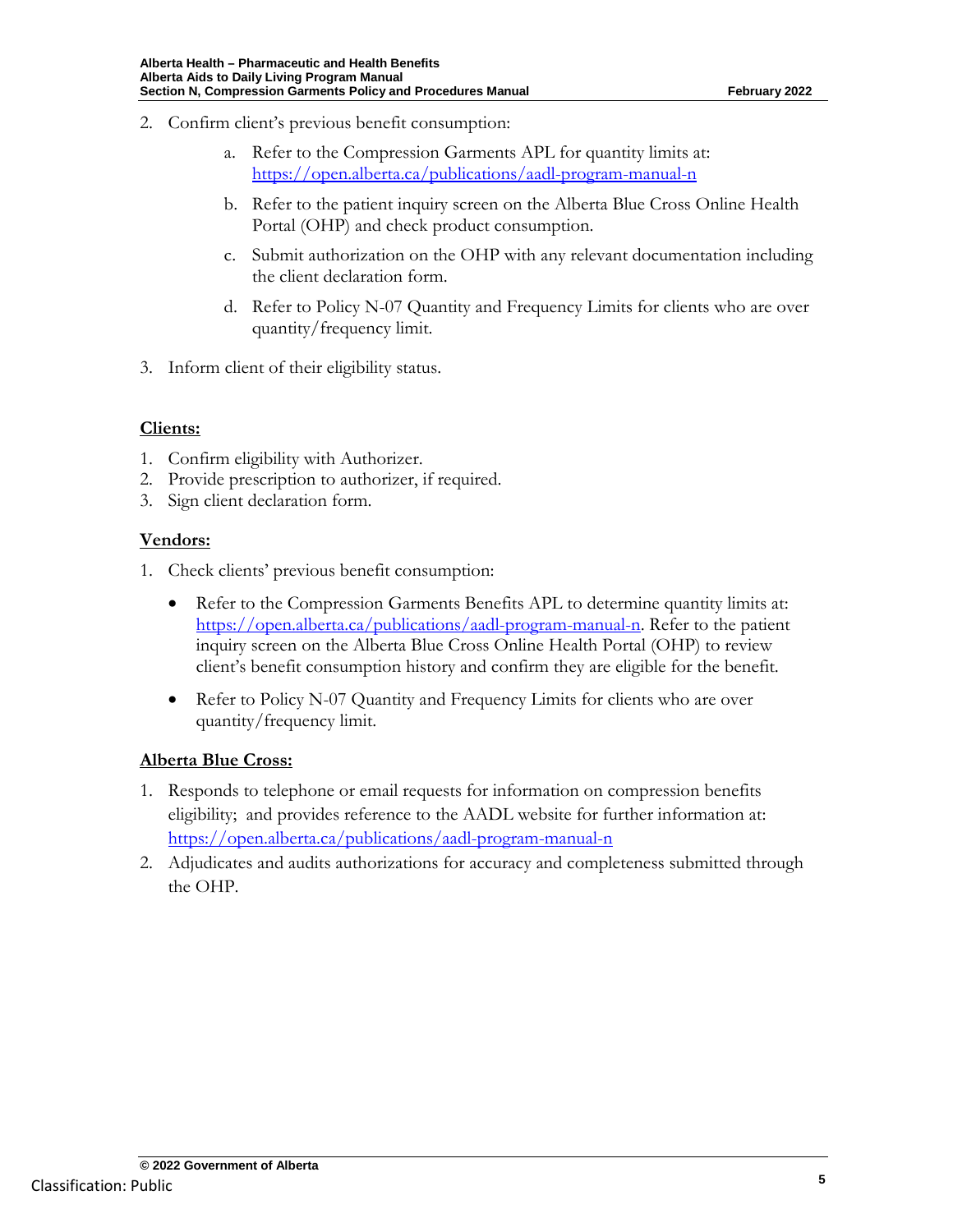# **Authorizer Qualifications**

## <span id="page-6-2"></span><span id="page-6-1"></span><span id="page-6-0"></span>**Policy Statement**

Existing AADL Authorizers who are PTs, OTs or RNs may apply to have compression garments added to their product range.

Authorizers must complete the Authorizer Application for Product Range: Compression Garments form and submit to AADL for consideration.

Assessors and authorizers doing the actual fitting must:

- be a certified fitter by completing a manufacturer fitter course that is recognized by AADL;
- renew their certification every three years; and
- <span id="page-6-3"></span>• provide certification to AADL or Alberta Blue Cross upon request.

### **Procedure**

#### **AADL Authorizer applying for secondary product range:**

- 1. Complete Authorizer Application for Product Range: Compression Garments form available under Authorizer Application Forms at:
- 2. [https://www.alberta.ca/aadl-authorizer-information-and-training.aspx.](https://www.alberta.ca/aadl-authorizer-information-and-training.aspx) Complete compression on-line module available under Videos at: <https://www.alberta.ca/aadl-authorizer-information-and-training.aspx>
- 3. Forward completed application with supporting documentation to AADL.

## **AADL:**

- 1. Reviews application.
- 2. Advises Alberta Blue Cross to add the product range to eligible authorizers.
- 3. Monitors authorizer activities to determine compliance with policies and procedures.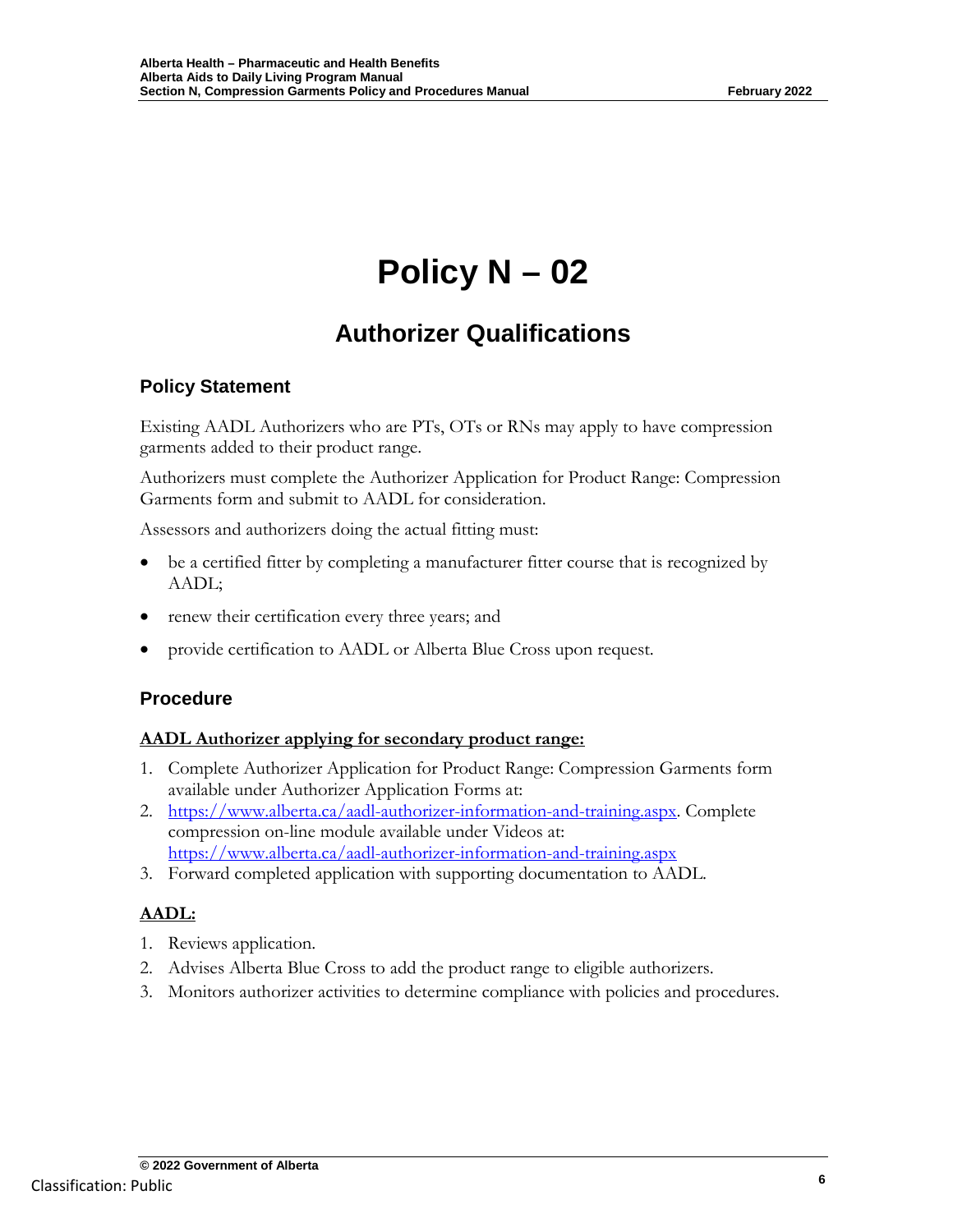# <span id="page-7-0"></span>**Prescription/Lower Leg Assessment Tool**

## <span id="page-7-2"></span><span id="page-7-1"></span>**Policy Statement**

Clients may be eligible for funding for off the shelf compression garments for Chronic Venous Insufficiency when the values are within the following parameters:

- Ankle Brachial Pressure Index (ABPI) must be within the 0.8 to 1.3 range. TBPIs must be 0.7 mmHg or greater;
- PPGs must be 50 mmHg or greater and are only accepted if the authorizer has done an advanced assessment (e.g., visual assessment, client history, troubleshooting, consulting with another assessor if warranted).

**Note:** If the client's ranges are not within the values stated above, a prescription from a vascular surgeon, physician or nurse practitioner with expertise in lower leg assessment must be provided.

**Note:** All clients with diabetes require a TBPI or PPG when the ABPI is below 1.0 or above 1.3.

**Note: A prescription from a vascular surgeon is required for clients who have had recent surgery, including bypass surgery.**

#### **The Lower Leg Assessment form must be completed and kept on the client's file.**

Clients presenting with chronic lymphedema should be assessed by a qualified Certified Lymphedema Therapist (CLT) or Specialty Assessor (SA). If a CLT/SA is not accessible to the client, clients will be required to provide a prescription from a physician or nurse practitioner.

Completion of the Lower Leg Assessment Form may not be required based on the origin of the lymphedema.

Prescriptions are not required for clients receiving active treatment from Alberta Health Services cancer rehabilitation oncology programs.

Clients with venous insufficiency must present with hemosiderin staining and/or ropey torturous veins above knee and to be eligible for funding for thigh high stockings or, if appropriate, must present with hemosiderin stains and/or ropey torturous veins into the groin to be eligible for panty hose.

Authorizations for thigh-high stockings must include on the Lower Leg Assessment Form, indication of hemosiderin staining and ropey torturous veins above the knee. If pantyhose are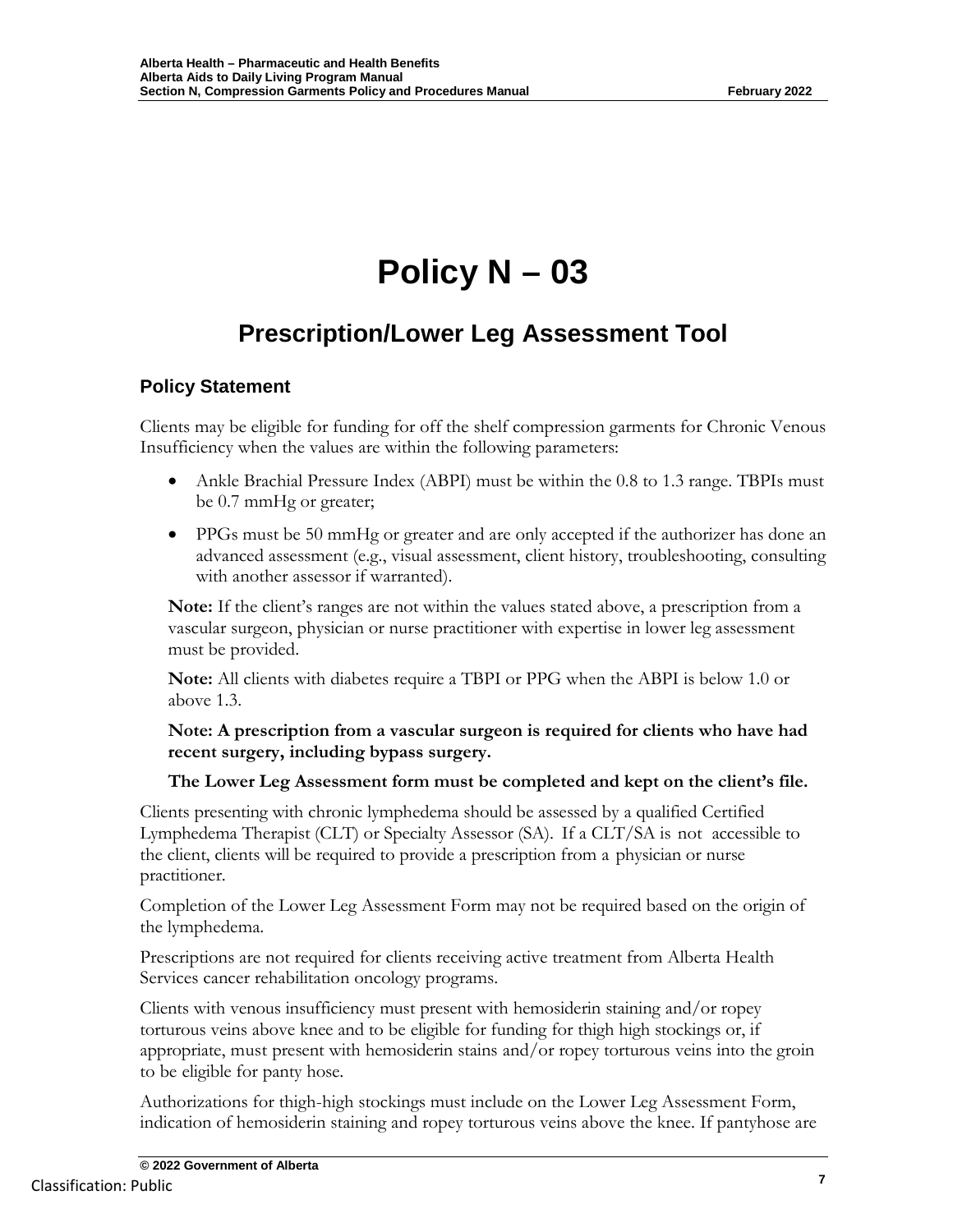requested, there must be indication on the Lower Leg Assessment Form of hemosiderin staining and ropey torturous veins into the groin.

**Note:** Clients with a history of Deep Vein Thrombosis (DVT) at or below the knee or tortuous veins in the area where a knee high would lie, may be eligible for thigh high stockings if knee high stockings present a clinical risk or are deemed ineffective. Clinical rationale must accompany the request.

If a client wants thigh-high stockings or pantyhose but only qualifies for below-knee stockings, the client may pay the up-charge for the longer length.

**Note**: The authorizer is required to advise the client that they will be responsible to pay the upcharge for the thigh high stockings or pantyhose.

If a client requires two different styles and/or compression of stockings, the authorizer is required to document rationale on the Lower Leg Assessment form or the client file.

## <span id="page-8-0"></span>**Procedure**

#### **Authorizers:**

- 1. Assess client or review assessment if authorizer is not the assessor.
- 2. Document assessment details and clinical rationale on the client file to support the provision of benefits.
- 3. Determine benefit and quantity needed based on the client's final clinical assessment results.

### **Clients:**

- 1. Fully participate in the assessment.
- 2. Sign declaration form.

## **AADL:**

1. Provides direction to authorizers regarding eligibility criteria as it relates to the assessment as needed.

### **Alberta Blue Cross**

- 1. Responds to telephone or email requests for information on compression benefits eligibility; and provides reference to the AADL website for further information at: <https://open.alberta.ca/publications/aadl-program-manual-n>
- 2. Adjudicates and audits authorizations submitted through the OHP for completeness and accuracy.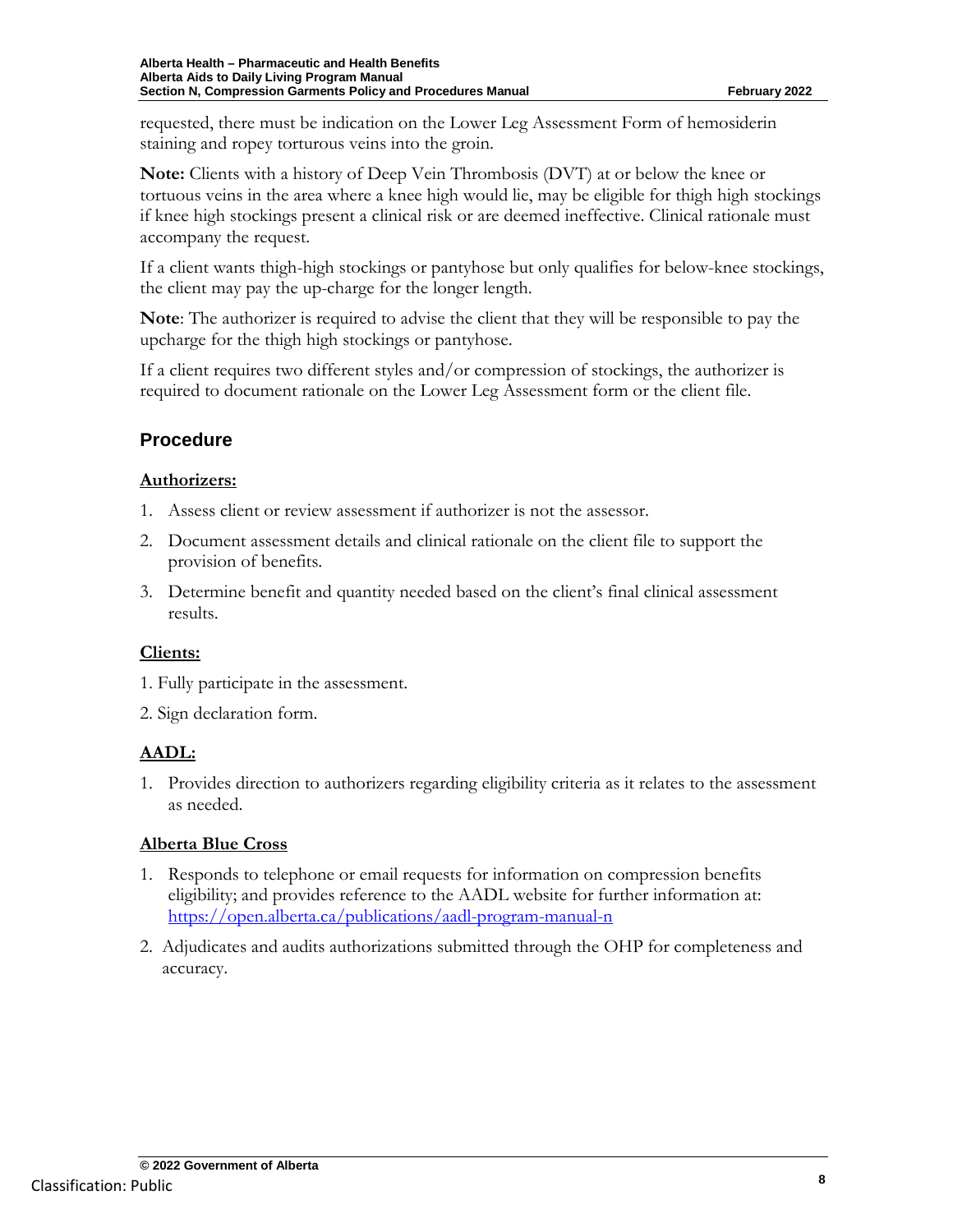# <span id="page-9-1"></span><span id="page-9-0"></span>**Contraindications for Eligibility for Compression Stockings**

## <span id="page-9-2"></span>**Policy Statement**

AADL does NOT provide funding for compression stockings for:

- acute treatment including: DVT, emboli or arterial blood clots, cellulitis, thrombophlebitis, phlebitis, post phlebitis syndrome, arterial insufficiency, hypotension;
- prevention;
- predisposing conditions such as pregnancy;
- active treatment (initial edema reduction prior to achieving dry/stable state preceding garment fitting) edema management, and systemic edema;
- short-term interventions;
- nighttime use; or
- osteoarthritis, to the degree of mechanical restriction.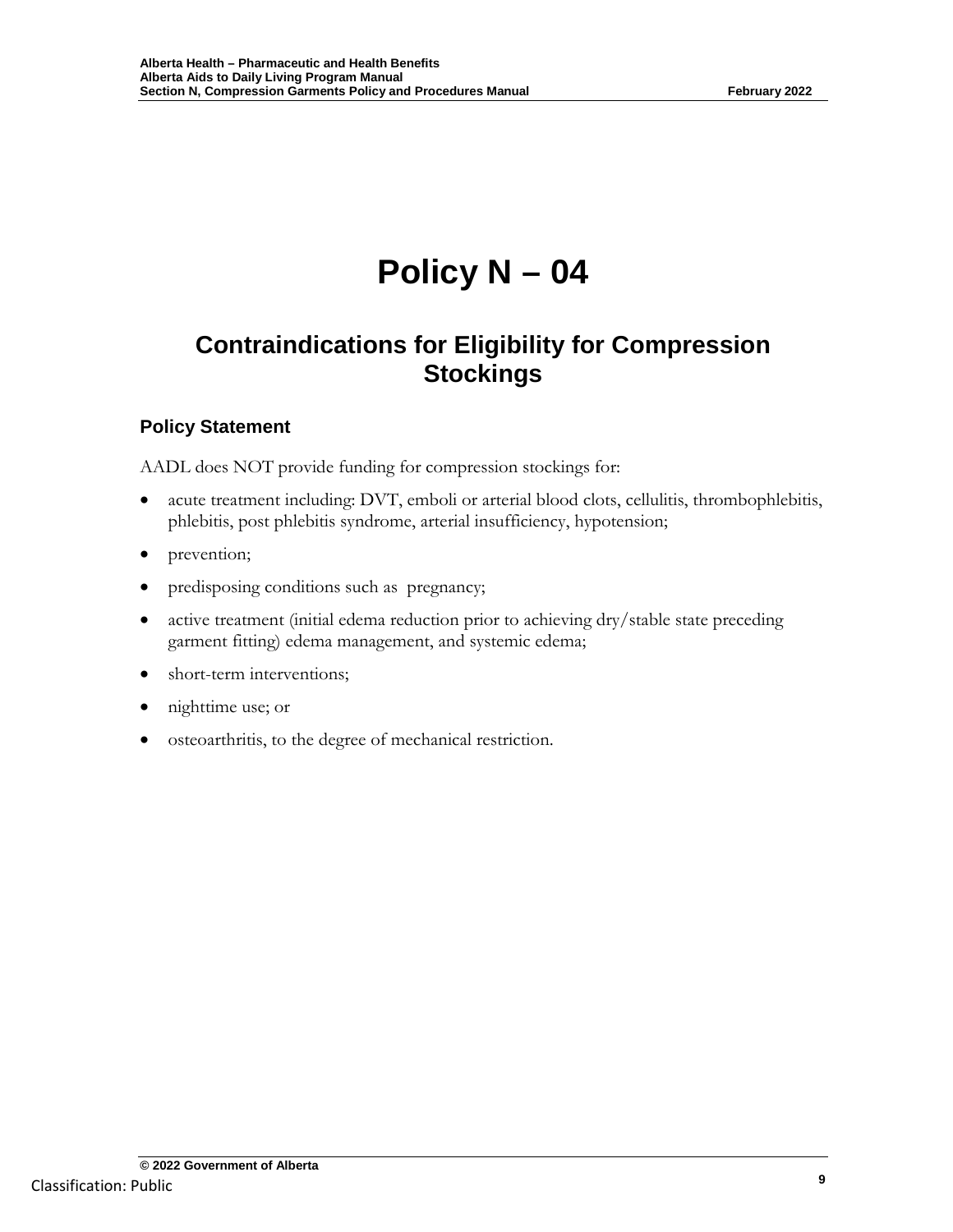# <span id="page-10-1"></span><span id="page-10-0"></span>**Contraindications for Compression Garments**

## <span id="page-10-2"></span>**Policy Statement**

Do not authorize compression garments for the following contraindicated conditions:

- Any acute presentation of the lower leg:
	- Acute cellulitis/acute untreated cellulitis or erysipelas of the lower leg(s) including abscess or furuncle formations.
	- Acute Lipodermatosclerosis (also called hypodermitis schlerodermiformis) which presents as episodes of painful inflammation in the inner leg above the ankle, resembling cellulitis. The affected area is red, tender and warm, and may be scaly. Authorizations may be done once lipodermatosclerosis is in the chronic phase.
- Untreated malignant tumor of the leg.
- Scleroderma.

**Note:** Peripheral neuropathy (as in individuals with diabetes) is not a contraindication to compression if peripheral arterial perfusion is within acceptable AADL ranges\* or has been deemed acceptable by an authorized prescriber. However, the client must be provided education regarding proper application and careful monitoring of pressure gradient stockings as sensation is impaired.

\* See Policy N-03.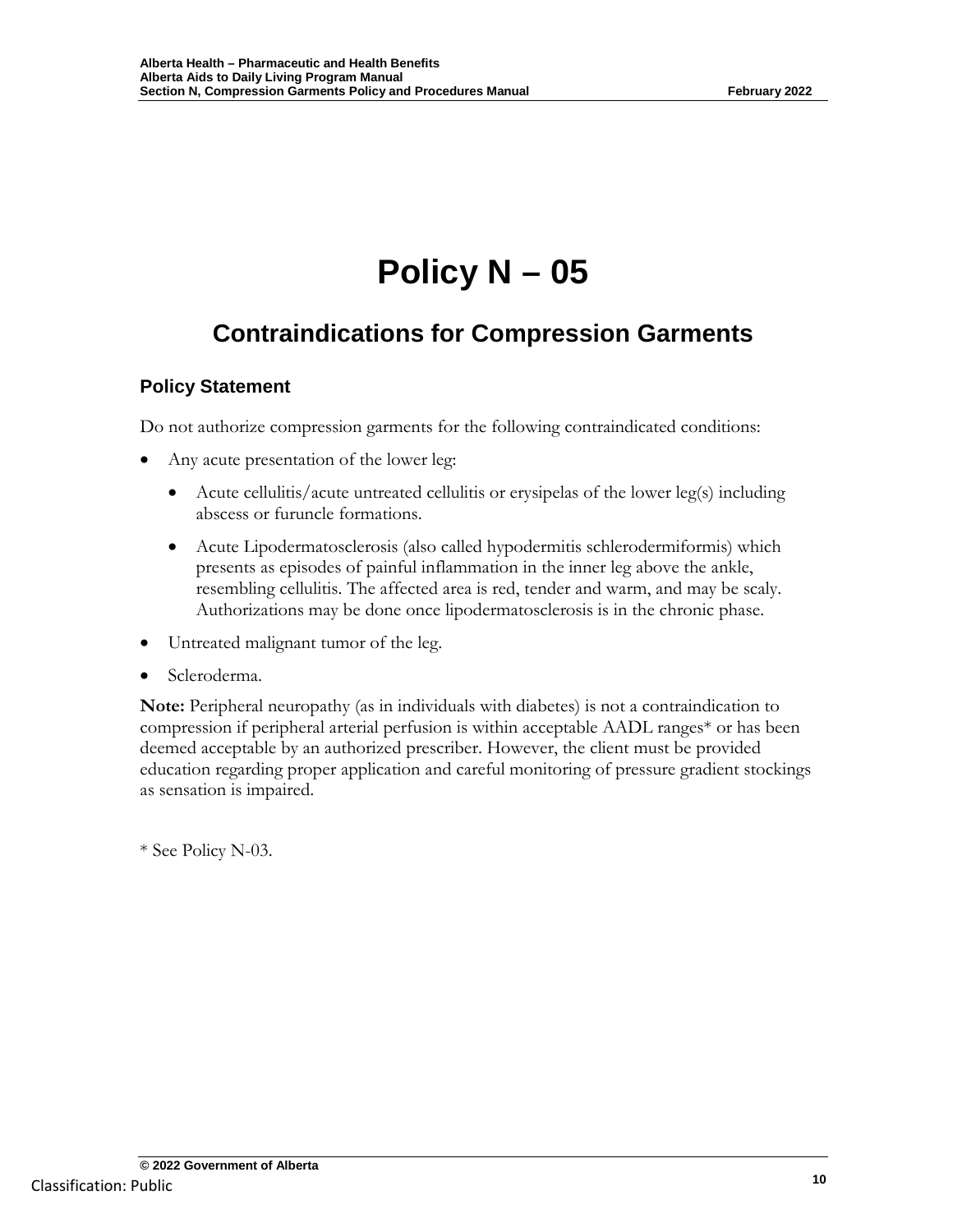# **Authorizer Responsibilities**

## <span id="page-11-2"></span><span id="page-11-1"></span><span id="page-11-0"></span>**Procedure**

- 1. Authorizers ensure the client:
	- meets AADL's eligibility criteria as outlined in the Client Eligibility Criteria section of the general Policies and Procedures;
	- meets the specific eligibility criteria outlined and authorizes quantities based on the clinical assessment of the client's needs;
	- does not have an open wound on the area to be compressed;
	- signs the Client Declaration Form;
	- is aware that they have a choice of vendors and that a full list of all AADL approved vendors is available; and
	- is provided with follow-up assessments.

### **Authorizers:**

- 1. May only enter authorizations by an assessor that is an RN, PT or OT and who is trained in lower leg assessment that includes an ankle brachial index.
- 2. Must ensure that the client meets AADL's eligibility criteria and that the lower leg assessment form has been completed when appropriate.

Clients are authorized based on the lower leg assessment that verifies that the client meets AADL criteria: confirm that any Edema has been investigated and reduced prior to authorization.

3. Can only authorize clients who have an ankle brachial index of 0.8-1.3.

Clients with a diagnosis of diabetes with values below 1.0 or above 1.3 must have a toe pressure completed to ensure that it is safe to compress the limb, or a prescription that includes the amount of compression.

4. Ensure clients with values outside of AADL criteria have a prescription that includes the amount of compression.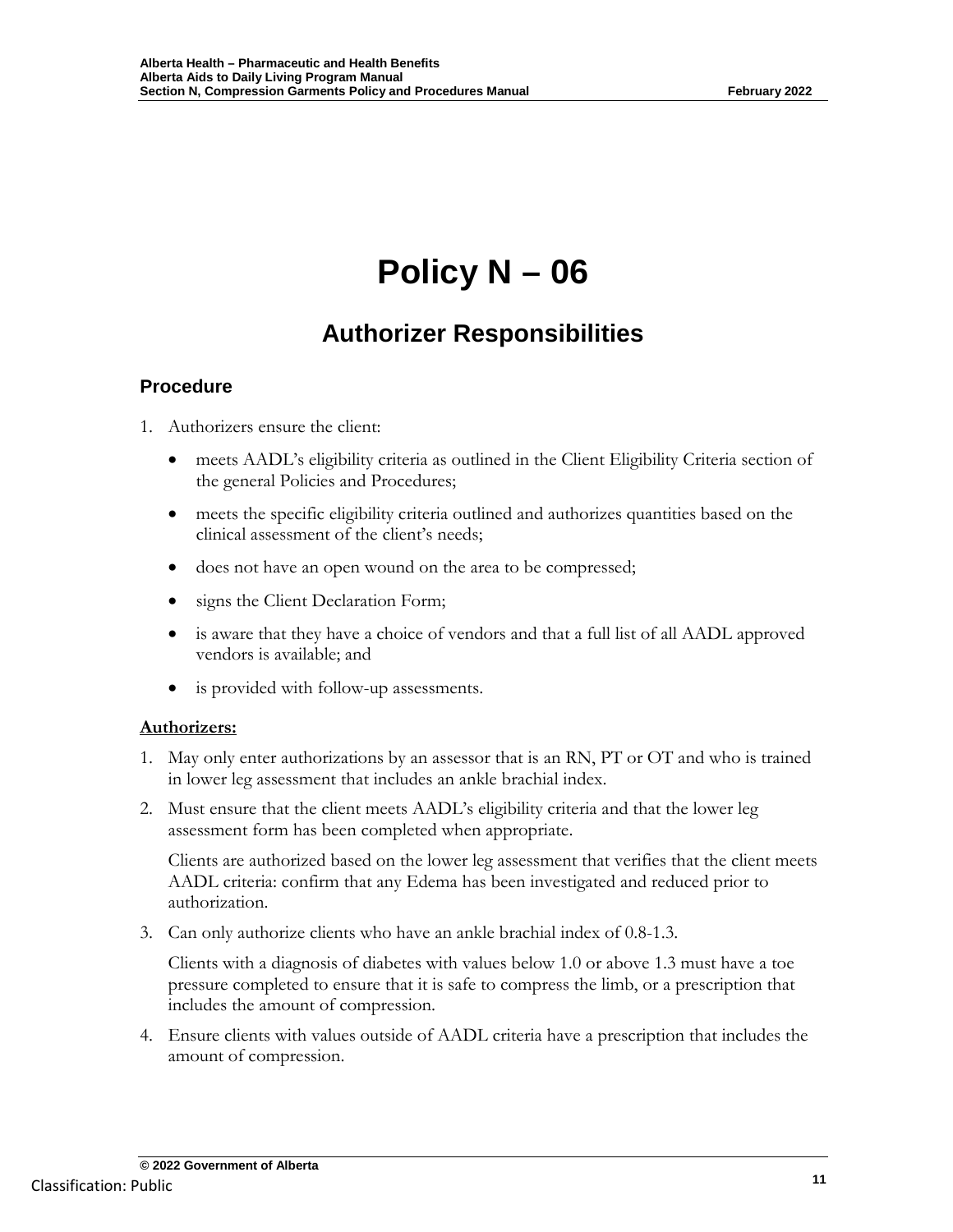#### **Authorizations:**

- 1. It is the authorizer's clinical discretion to determine the period of time for an authorization, however authorizations cannot exceed two years.
- 2. Best practice recommends that clients wear a 30-40 mm Hg of pressure, and that belowknee stockings are the most effective and have the highest rate of client compliance.
- 3. Cellulitis, dermatitis and open wounds must be healed prior to authorization.
- 4. Authorizers must complete the authorization on the Alberta Blue Cross Online Health Portal and include prescription if appropriate. Clients receive one compression garment initially to ensure compliance and/or that length or degree of support is clinically appropriate.

**Note:** clients should advise the authorizer with any concerns about the compression garment.

**Note:** clients are responsible to obtain the remaining garments as needed based on AADL maximum quantity limits.

#### **Authorizer Role in the Client Fitting by the Vendor:**

- 1. Authorizers should inform clients that vendor fittings must occur early in the morning when the edema is minimized.
- 2. If the authorizer is doing the actual fitting, then the authorizer must be a certified fitter with one of AADL's recognized manufacturer training courses.
- 3. If a client cannot put on heavy graduated pressure stockings, two lesser stockings (e.g., two 15mm), one worn on top of the other, may be manageable.

**Note:** AADL does not provide funding for these two lesser weight stockings.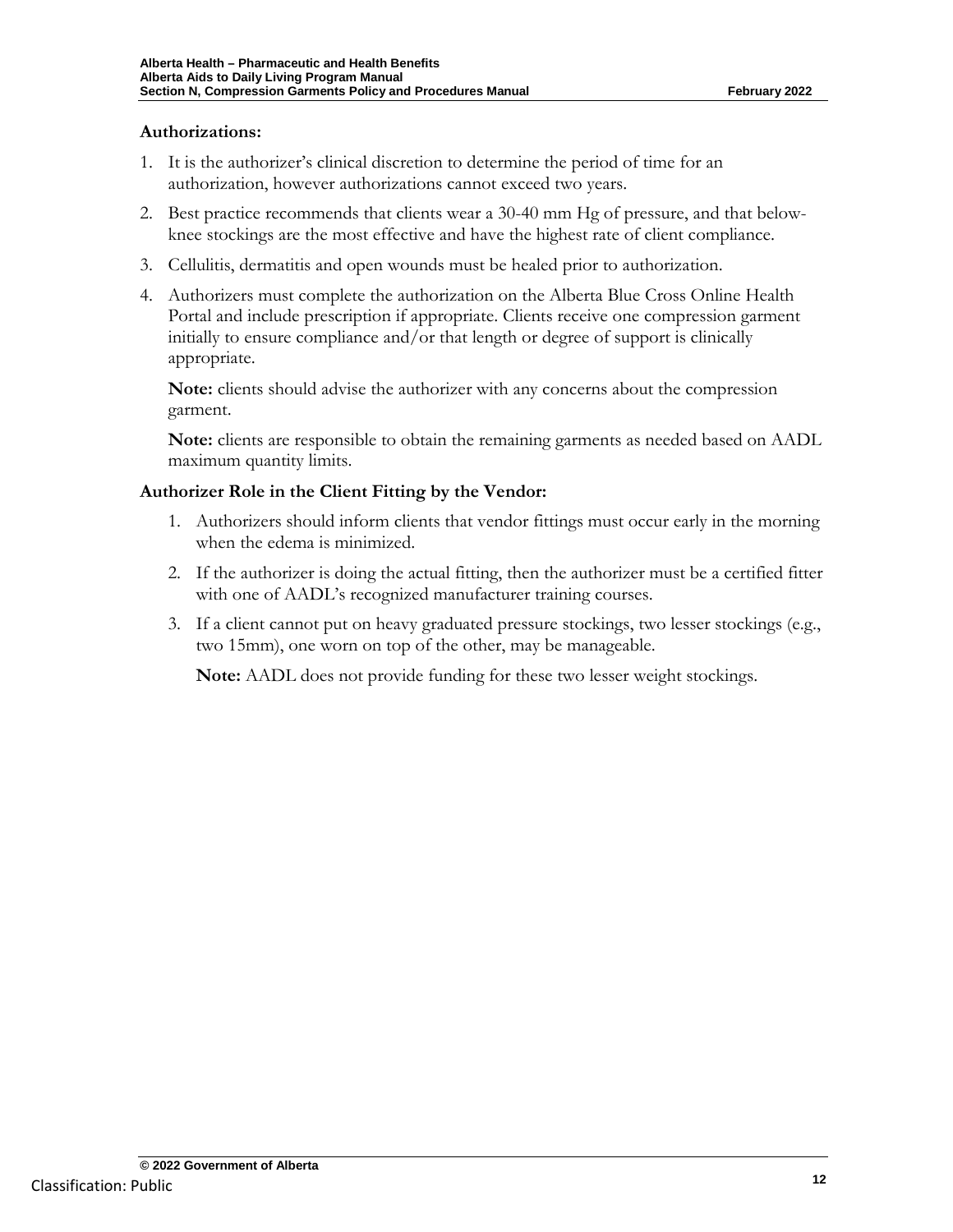## <span id="page-13-1"></span><span id="page-13-0"></span>**Quantity and Frequency Limits for Ready-Made Compression Garments**

## <span id="page-13-2"></span>**Policy Statement**

The quantity and frequency limits for ready-made compression garments is a maximum of three pairs of garments per 12-month period.

The AADL Program does not replace lost, stolen, or broken/damaged benefits. It is recommended that clients be advised that they are financially responsible to replace damaged compression stockings related to tears, rips and/or runs that can occur from misuse, such as not wearing stocking gloves.

**Note**: A client requiring compression for one leg only is permitted a maximum of two pairs of stockings per year.

#### **Certified Lymphedema Therapist (CLT) or Specialty Assessor (SA) may authorize for over the maximum quantity pending the provision of adequate clinical rationale to support the quantity increase without submitting a QFR.**

**Note:** eligibility renewal for subsequent pairs is based on when the vendor submitted the claim to ABC for the compression garment, not based on the date of the authorization.

## <span id="page-13-3"></span>**Procedure**

### **Authorizers:**

- 1. Advise clients of quantity and frequency limits.
- 2. Explain policy and process to client, ensuring client understands.
- 3. Enter QFR authorization on the OHP including the following documents:
	- QFR Request Form.
	- Other supporting documentation.
	- Client declaration.
- 4. CLTs or SAs can contact the Alberta Blue Cross provider contact center to request products over quantity without completing the QFR authorization.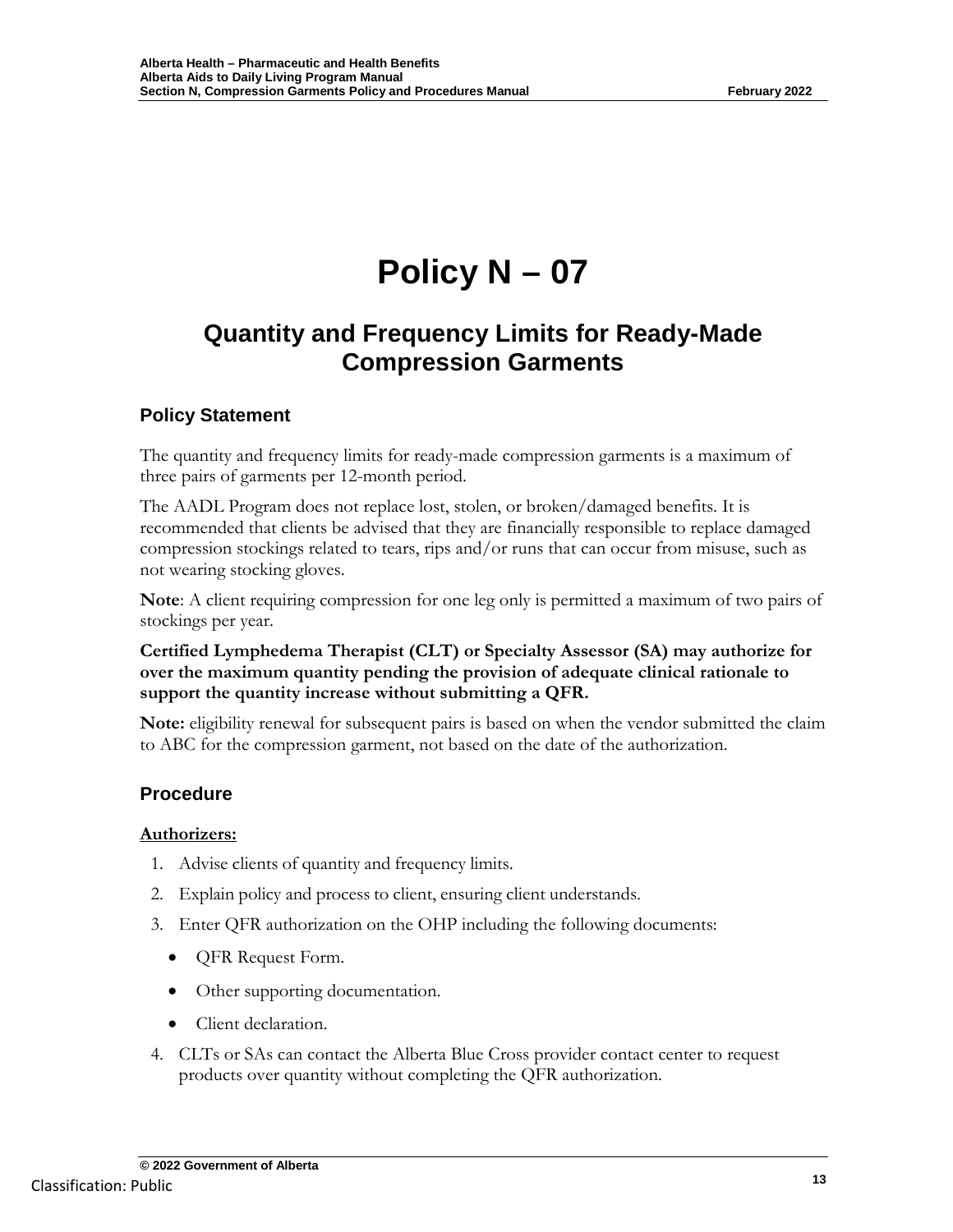#### **Clients:**

1. Pursue alternate funding sources prior to requesting additional benefits from AADL or if benefits requested fall outside of the QFR process.

### **Alberta Blue Cross:**

- 1. Receives and log QFR requests.
- 2. Forwards QFR requests to AADL for adjudication.
- 3. Updates QFR status on the OHP which can then be viewed on the provider portal.
- 4. Notification of the decision will be sent to the client and authorizer.

## **AADL:**

- 1. Receives the QFR and supporting documentation from Alberta Blue Cross.
- 2. Adjudicates and provides decision to Alberta Blue Cross.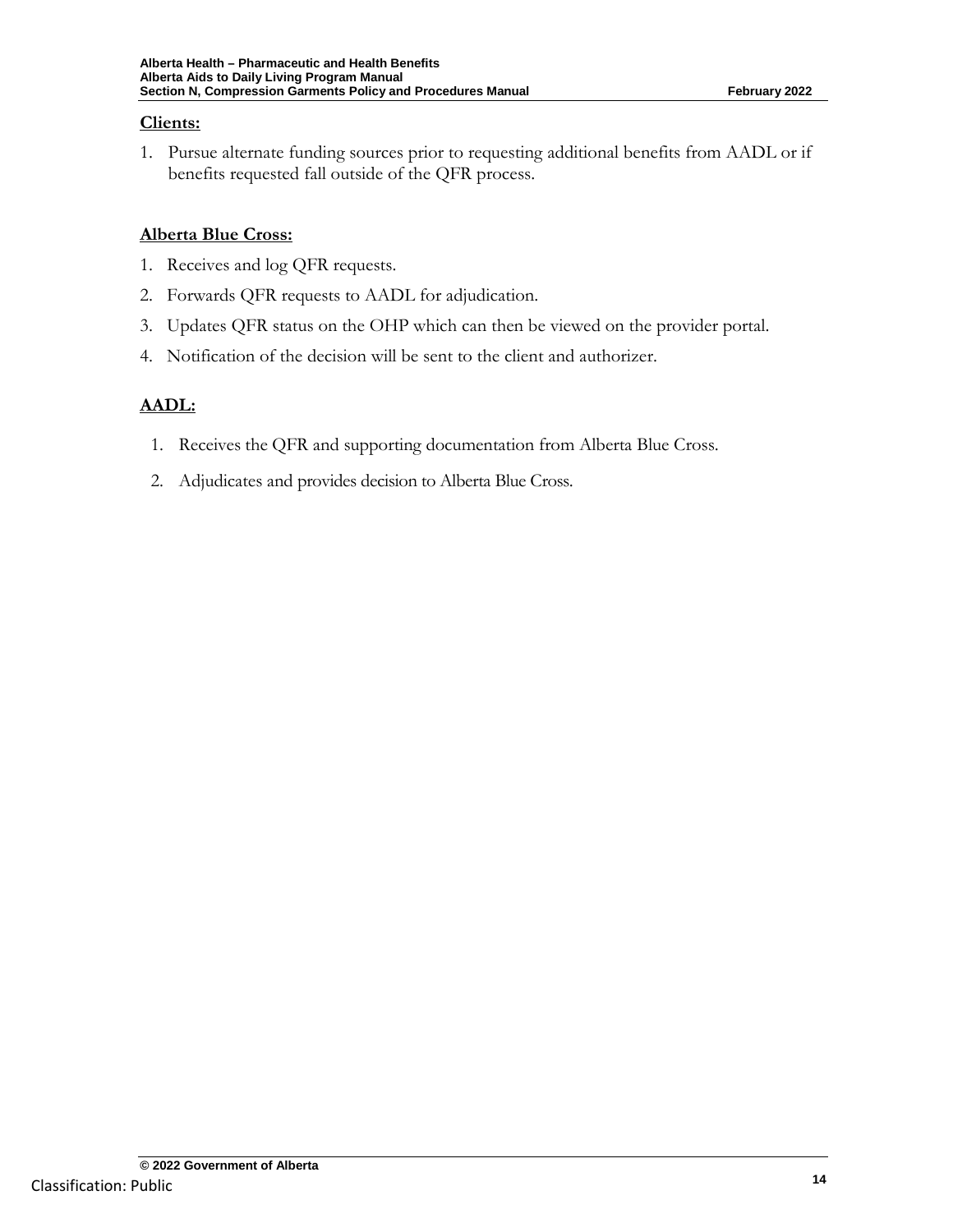# **AADL Pricing**

## <span id="page-15-2"></span><span id="page-15-1"></span><span id="page-15-0"></span>**Policy Statement**

The vendor must offer a minimum of two different manufacturers' brands of compression garments that:

- meet the generic description;
- comply with AADL's product standards; and
- are at or below AADL's price.

For detailed information, vendors should refer to their AADL agreement.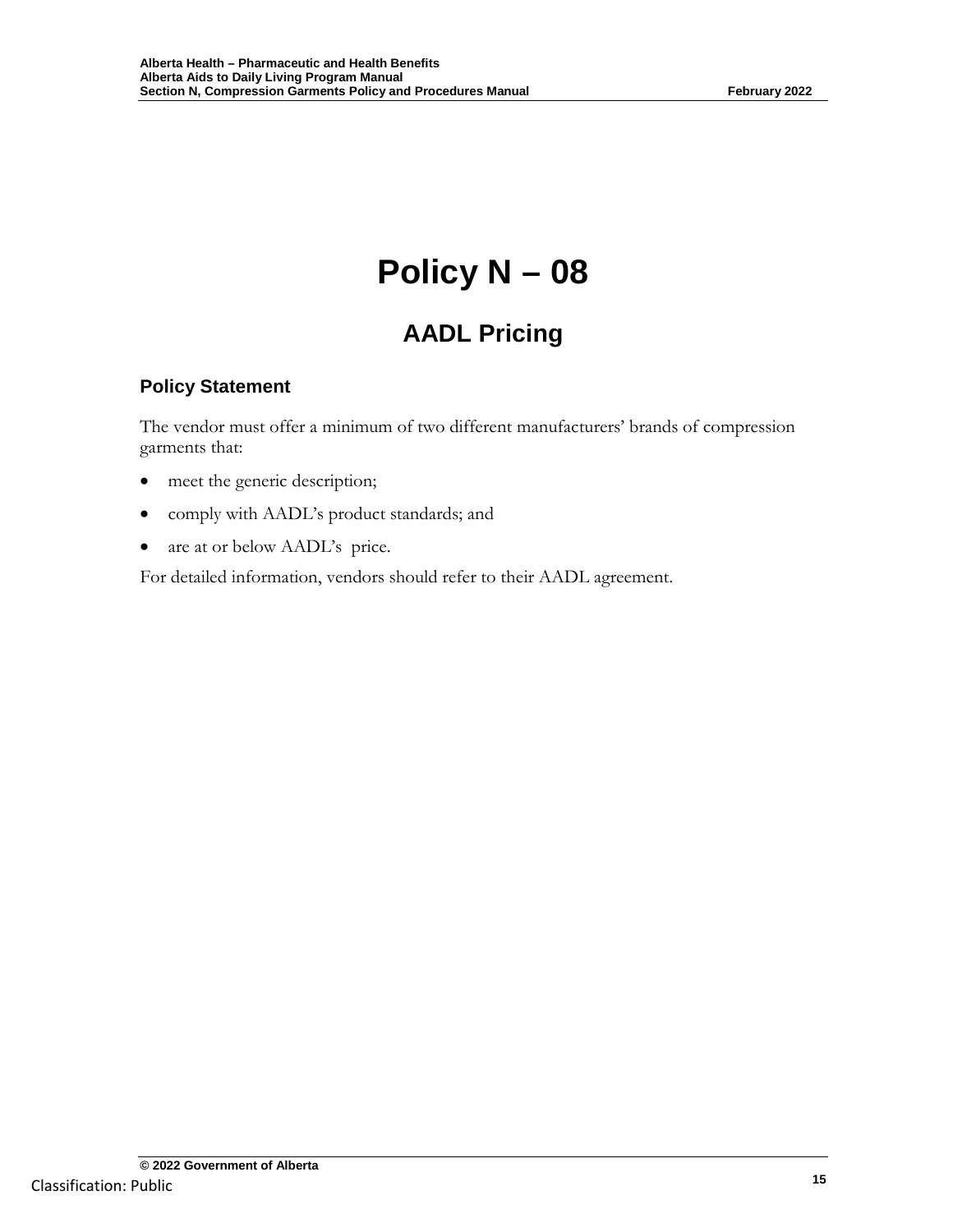## <span id="page-16-1"></span><span id="page-16-0"></span>**Vendor and Trained Providers Qualifications Policy**

## <span id="page-16-2"></span>**Policy Statement**

AADL Approved Compression Garment and Lymphedema Sleeve vendors must meet the following criteria:

- Meet AADL's general vendor criteria as outlined in the General Policy and Procedures Manual.
- Adhere to benchmark pricing as outlined in the General Policy and Procedures Manual.
- Employ at least one full-time certified fitter.
- Ensure fitters have certification from each manufacturer brand sold by the vendor.
- Ensure certification is updated every three years and that a copy is provided to AADL.
- Ensure the premises have a private wheelchair accessible fitting room with a table for clients to lie down. Staff, who do not hold active certification, are not permitted to fit clients for compression garments.

#### **Product**

• Provide a minimum of two different manufacturers' brands.

### **Procedure**

- 1. Perform fittings between 8:00 a.m. to 11:00 a.m. only when the edema is generally most reduced. Exceptions may apply, for example the client wrapped or as per clinician recommendation.
- 2. Document the client's fitting and keep the information on the client's file.
- 3. Vendors:
	- Cannot recommend a different type of garment than what has been ordered by the authorizer.
	- Must notify the authorizer if there are any concerns regarding the garment ordered.
	- Must not proceed with the fitting and contact the authorizer if there is evidence of edema or any other concern during the fitting to ensure the product authorized is still appropriate.